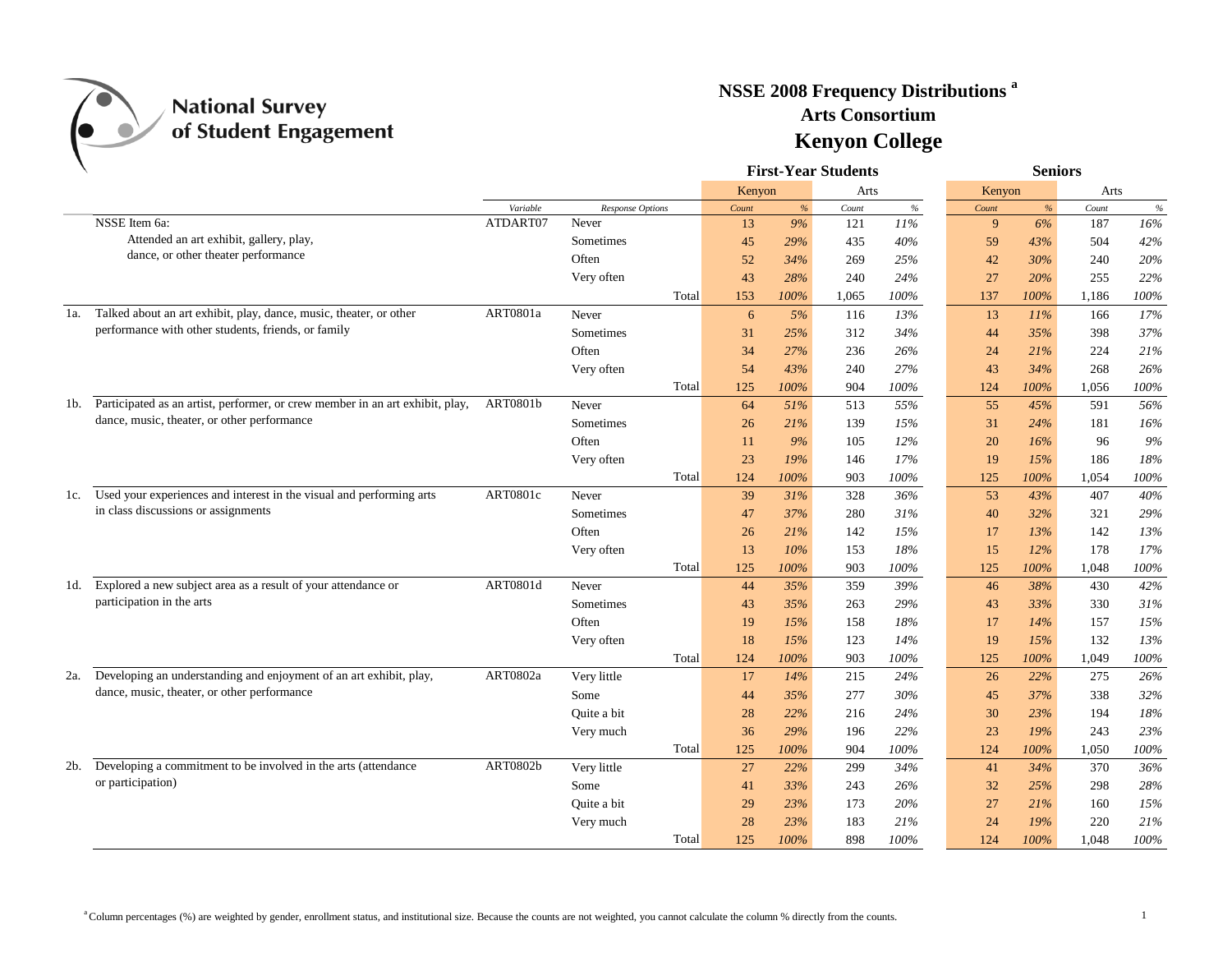

|     |                                                                    |                 |                  |       |                 |       | <b>First-Year Students</b> |         | <b>Seniors</b> |       |       |      |  |  |
|-----|--------------------------------------------------------------------|-----------------|------------------|-------|-----------------|-------|----------------------------|---------|----------------|-------|-------|------|--|--|
|     |                                                                    |                 |                  |       | Kenyon          |       | Arts                       |         | Kenyon         |       | Arts  |      |  |  |
|     |                                                                    | Variable        | Response Options |       | Count           | $\%$  | Count                      | $\%$    | Count          | $\%$  | Count | $\%$ |  |  |
| 3.  | In a typical 7-day week, about how many hours do you spend in arts | <b>ART0803</b>  | $\Omega$         |       | 31              | 25%   | 329                        | 36%     | 35             | 30%   | 386   | 37%  |  |  |
|     | experiences on or off campus?                                      |                 | $1-5$            |       | 53              | 42%   | 338                        | 36%     | 61             | 47%   | 412   | 38%  |  |  |
|     |                                                                    |                 | $6-10$           |       | 16              | 13%   | 92                         | 10%     | 11             | 9%    | 96    | 9%   |  |  |
|     |                                                                    |                 | $11 - 15$        |       | 14              | 11%   | 46                         | $5\%$   | 9              | 7%    | 49    | 5%   |  |  |
|     |                                                                    |                 | 16-20            |       | $7\phantom{.0}$ | 6%    | 36                         | 4%      | 3              | 3%    | 36    | 3%   |  |  |
|     |                                                                    |                 | $21 - 25$        |       | $\overline{2}$  | 2%    | 30                         | 4%      | $\mathbf{0}$   | $0\%$ | 15    | 1%   |  |  |
|     |                                                                    |                 | $26 - 30$        |       |                 | $1\%$ | $\tau$                     | $1\%$   | $\overline{2}$ | 2%    | 16    | 2%   |  |  |
|     |                                                                    |                 | More than 30     |       | $\overline{1}$  | $1\%$ | 25                         | 3%      | $\overline{3}$ | 3%    | 42    | 4%   |  |  |
|     |                                                                    |                 |                  | Total | 125             | 100%  | 903                        | 100%    | 124            | 100%  | 1,052 | 100% |  |  |
| 4.  | How many arts courses (art, music, theater, dance) have you taken  | <b>ART0804</b>  | $\overline{0}$   |       | $47\,$          | 38%   | 355                        | 40%     | 6              | 5%    | 142   | 14%  |  |  |
|     | since coming to college?                                           |                 | 1                |       | 36              | 29%   | 279                        | 29%     | 10             | 8%    | 293   | 28%  |  |  |
|     |                                                                    |                 | $\sqrt{2}$       |       | 27              | 21%   | 83                         | 8%      | 44             | 36%   | 209   | 19%  |  |  |
|     |                                                                    |                 | 3                |       | 5               | 4%    | 23                         | 3%      | 17             | 14%   | 101   | 9%   |  |  |
|     |                                                                    |                 | 4 or more        |       | 10              | 8%    | 160                        | 20%     | 49             | 38%   | 309   | 29%  |  |  |
|     |                                                                    |                 |                  | Total | 125             | 100%  | 900                        | 100%    | 126            | 100%  | 1,054 | 100% |  |  |
|     | 5a. Motivates to attend arts events: Class requirement             | ART0805a        | Checked          |       | 57              | 45%   | 602                        | 65%     | 63             | 49%   | 675   | 62%  |  |  |
|     |                                                                    |                 | Not checked      |       | 70              | 55%   | 314                        | 35%     | 64             | 51%   | 390   | 38%  |  |  |
|     |                                                                    |                 |                  | Total | 127             | 100%  | 916                        | 100%    | 127            | 100%  | 1,065 | 100% |  |  |
|     | 5b. Motivates to attend arts events: Encouragement from friends    | <b>ART0805b</b> | Checked          |       | 85              | 67%   | 431                        | 47%     | 80             | 64%   | 515   | 48%  |  |  |
|     |                                                                    |                 | Not checked      |       | 42              | 33%   | 485                        | 53%     | 47             | 36%   | 550   | 52%  |  |  |
|     |                                                                    |                 |                  | Total | 127             | 100%  | 916                        | 100%    | 127            | 100%  | 1,065 | 100% |  |  |
|     | 5c. Motivates to attend arts events: Enthusiastic professor        | ART0805c        | Checked          |       | 44              | 35%   | 268                        | 29%     | 44             | 34%   | 352   | 32%  |  |  |
|     |                                                                    |                 | Not checked      |       | 83              | 65%   | 648                        | 71%     | 83             | 66%   | 713   | 68%  |  |  |
|     |                                                                    |                 |                  | Total | 127             | 100%  | 916                        | 100%    | 127            | 100%  | 1,065 | 100% |  |  |
|     | 5d. Motivates to attend arts events: Personal interest             | ART0805d        | Checked          |       | 110             | 86%   | 643                        | 70%     | 99             | 76%   | 809   | 75%  |  |  |
|     |                                                                    |                 | Not checked      |       | 17              | 14%   | 273                        | 30%     | 28             | 24%   | 256   | 25%  |  |  |
|     |                                                                    |                 |                  | Total | 127             | 100%  | 916                        | 100%    | 127            | 100%  | 1,065 | 100% |  |  |
|     | 5e. Motivates to attend arts events: Proximity                     | ART0805e        | Checked          |       | 35              | 27%   | 202                        | 21%     | 36             | 28%   | 244   | 22%  |  |  |
|     |                                                                    |                 | Not checked      |       | 92              | 73%   | 714                        | 79%     | 91             | 72%   | 821   | 78%  |  |  |
|     |                                                                    |                 |                  | Total | 127             | 100%  | 916                        | $100\%$ | 127            | 100%  | 1,065 | 100% |  |  |
|     | 5f. Motivates to attend arts events: Quality of the facility       | ART0805f        | Checked          |       | 25              | 20%   | 159                        | 18%     | 9              | 7%    | 161   | 16%  |  |  |
|     |                                                                    |                 | Not checked      |       | 102             | 80%   | 757                        | 82%     | 118            | 93%   | 904   | 84%  |  |  |
|     |                                                                    |                 |                  | Total | 127             | 100%  | 916                        | 100%    | 127            | 100%  | 1,065 | 100% |  |  |
| 5g. | Motivates to attend arts events: Opportunity to meet people        | ART0805g        | Checked          |       | 19              | 15%   | 123                        | 14%     | 10             | 8%    | 99    | 10%  |  |  |
|     |                                                                    |                 | Not checked      |       | 108             | 85%   | 793                        | 86%     | 117            | 92%   | 966   | 90%  |  |  |
|     |                                                                    |                 |                  | Total | 127             | 100%  | 916                        | 100%    | 127            | 100%  | 1.065 | 100% |  |  |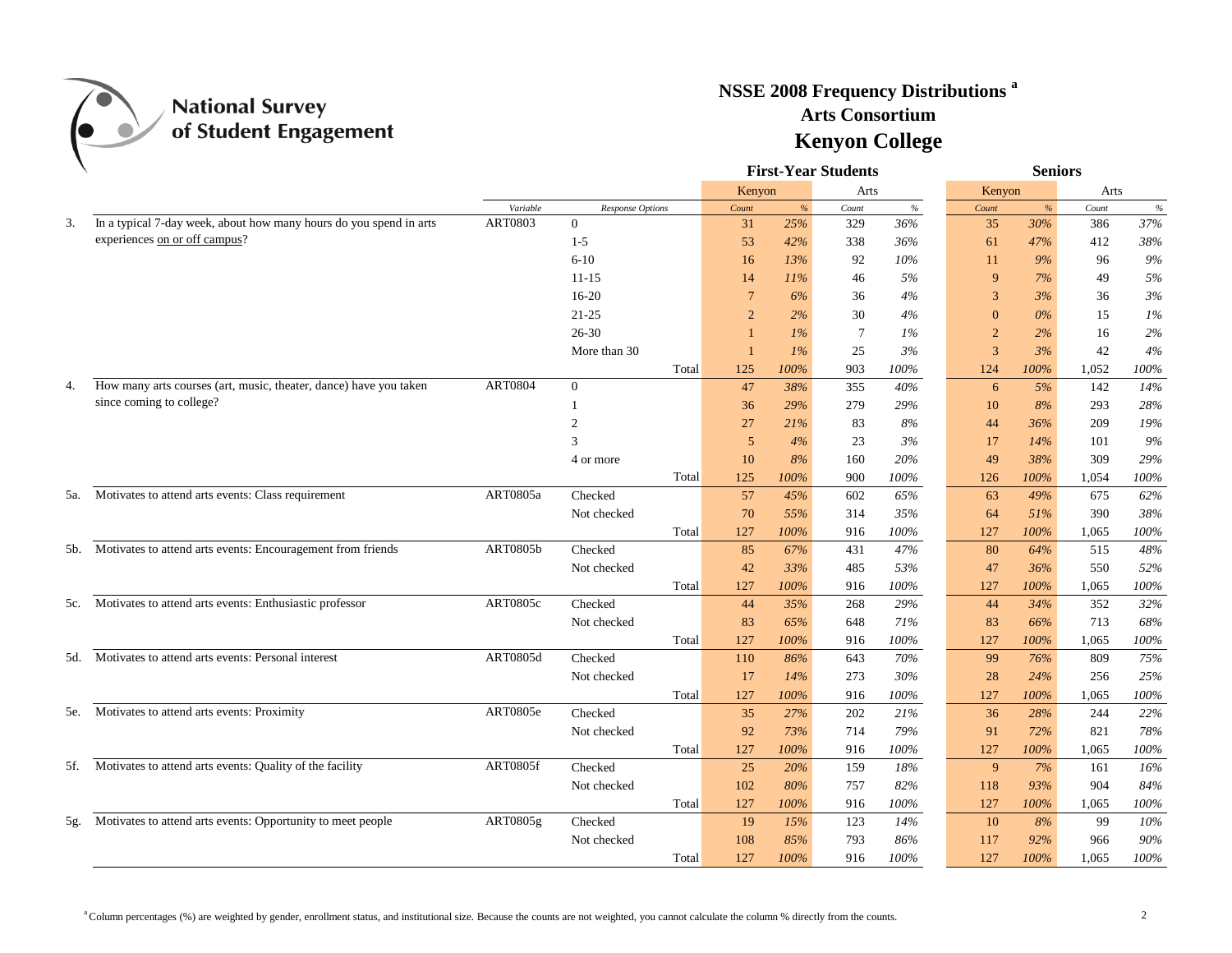

|     |                                                                   |                 |                  |       |                 |       | <b>First-Year Students</b> |         | <b>Seniors</b>  |       |       |      |  |
|-----|-------------------------------------------------------------------|-----------------|------------------|-------|-----------------|-------|----------------------------|---------|-----------------|-------|-------|------|--|
|     |                                                                   |                 |                  |       | Kenyon          |       | Arts                       |         | Kenyon          |       | Arts  |      |  |
|     |                                                                   | Variable        | Response Options |       | Count           | $\%$  | Count                      | $\%$    | Count           | %     | Count | $\%$ |  |
| 5h. | Motivates to attend arts events: To be involved on campus         | ART0805h        | Checked          |       | 49              | 38%   | 253                        | 27%     | 28              | 22%   | 172   | 16%  |  |
|     |                                                                   |                 | Not checked      |       | 78              | 62%   | 663                        | 73%     | 99              | 78%   | 893   | 84%  |  |
|     |                                                                   |                 |                  | Total | 127             | 100%  | 916                        | 100%    | 127             | 100%  | 1,065 | 100% |  |
| 5i. | Motivates to attend arts events: Promotion of the event on campus | <b>ART0805i</b> | Checked          |       | 50              | 39%   | 263                        | $28\%$  | 47              | 36%   | 236   | 21%  |  |
|     |                                                                   |                 | Not checked      |       | 77              | 61%   | 653                        | 72%     | 80              | 64%   | 829   | 79%  |  |
|     |                                                                   |                 |                  | Total | 127             | 100%  | 916                        | 100%    | 127             | 100%  | 1,065 | 100% |  |
| 5j. | Motivates to attend arts events: Quality of the event             | <b>ART0805j</b> | Checked          |       | 82              | 64%   | 454                        | 49%     | 61              | 49%   | 550   | 51%  |  |
|     |                                                                   |                 | Not checked      |       | 45              | 36%   | 462                        | 51%     | 66              | 51%   | 515   | 49%  |  |
|     |                                                                   |                 |                  | Total | 127             | 100%  | 916                        | $100\%$ | 127             | 100%  | 1,065 | 100% |  |
| 6a. | Keeps from attending arts events: Expense                         | ART0806a        | Checked          |       | 16              | 12%   | 308                        | 31%     | 11              | 8%    | 369   | 35%  |  |
|     |                                                                   |                 | Not checked      |       | 111             | 88%   | 605                        | 69%     | 116             | 92%   | 695   | 65%  |  |
|     |                                                                   |                 |                  | Total | 127             | 100%  | 913                        | 100%    | 127             | 100%  | 1,064 | 100% |  |
| 6b. | Keeps from attending arts events: Parking availability            | <b>ART0806b</b> | Checked          |       | $\overline{1}$  | $1\%$ | 49                         | 5%      | $\mathbf{1}$    | $1\%$ | 86    | 8%   |  |
|     |                                                                   |                 | Not checked      |       | 126             | 99%   | 864                        | 95%     | 126             | 99%   | 978   | 92%  |  |
|     |                                                                   |                 |                  | Total | 127             | 100%  | 913                        | 100%    | 127             | 100%  | 1,064 | 100% |  |
| 6c. | Keeps from attending arts events: Lack of awareness of events     | ART0806c        | Checked          |       | 59              | 46%   | 379                        | 41%     | 48              | 38%   | 503   | 47%  |  |
|     |                                                                   |                 | Not checked      |       | 68              | 54%   | 534                        | 59%     | 79              | 62%   | 561   | 53%  |  |
|     |                                                                   |                 |                  | Total | 127             | 100%  | 913                        | 100%    | 127             | 100%  | 1,064 | 100% |  |
|     | 6d. Keeps from attending arts events: Difficulty getting tickets  | ART0806d        | Checked          |       | 18              | 14%   | 117                        | 12%     | 18              | 14%   | 134   | 12%  |  |
|     |                                                                   |                 | Not checked      |       | 109             | 86%   | 796                        | 88%     | 109             | 86%   | 930   | 88%  |  |
|     |                                                                   |                 |                  | Total | 127             | 100%  | 913                        | 100%    | 127             | 100%  | 1,064 | 100% |  |
| 6e. | Keeps from attending arts events: Coursework demands              | <b>ART0806e</b> | Checked          |       | 89              | 70%   | 471                        | 49%     | 76              | 59%   | 602   | 55%  |  |
|     |                                                                   |                 | Not checked      |       | 38              | 30%   | 442                        | 51%     | 51              | 41%   | 462   | 45%  |  |
|     |                                                                   |                 |                  | Total | 127             | 100%  | 913                        | 100%    | 127             | 100%  | 1,064 | 100% |  |
| 6f. | Keeps from attending arts events: Facility is rundown             | ART0806f        | Checked          |       | $\mathfrak{Z}$  | 2%    | 20                         | 2%      | $7\phantom{.0}$ | 6%    | 15    | 2%   |  |
|     |                                                                   |                 | Not checked      |       | 124             | 98%   | 893                        | 98%     | 120             | 94%   | 1,049 | 98%  |  |
|     |                                                                   |                 |                  | Total | 127             | 100%  | 913                        | 100%    | 127             | 100%  | 1,064 | 100% |  |
| 6g. | Keeps from attending arts events: Location is not convenient      | ART0806g        | Checked          |       | 12              | 9%    | 135                        | 14%     | 13              | 10%   | 110   | 10%  |  |
|     |                                                                   |                 | Not checked      |       | 115             | 91%   | 778                        | 86%     | 114             | 90%   | 954   | 90%  |  |
|     |                                                                   |                 |                  | Total | 127             | 100%  | 913                        | 100%    | 127             | 100%  | 1,064 | 100% |  |
| 6h. | Keeps from attending arts events: Job demands                     | ART0806h        | Checked          |       | $7\phantom{.0}$ | 6%    | 116                        | 13%     | 5               | 4%    | 289   | 28%  |  |
|     |                                                                   |                 | Not checked      |       | 120             | 94%   | 797                        | 87%     | 122             | 96%   | 775   | 72%  |  |
|     |                                                                   |                 |                  | Total | 127             | 100%  | 913                        | 100%    | 127             | 100%  | 1,064 | 100% |  |
| 6i. | Keeps from attending arts events: No one to go with               | ART0806i        | Checked          |       | 50              | 39%   | 314                        | $33\%$  | 29              | 23%   | 330   | 30%  |  |
|     |                                                                   |                 | Not checked      |       | 77              | 61%   | 599                        | 67%     | 98              | 77%   | 734   | 70%  |  |
|     |                                                                   |                 |                  | Total | 127             | 100%  | 913                        | 100%    | 127             | 100%  | 1,064 | 100% |  |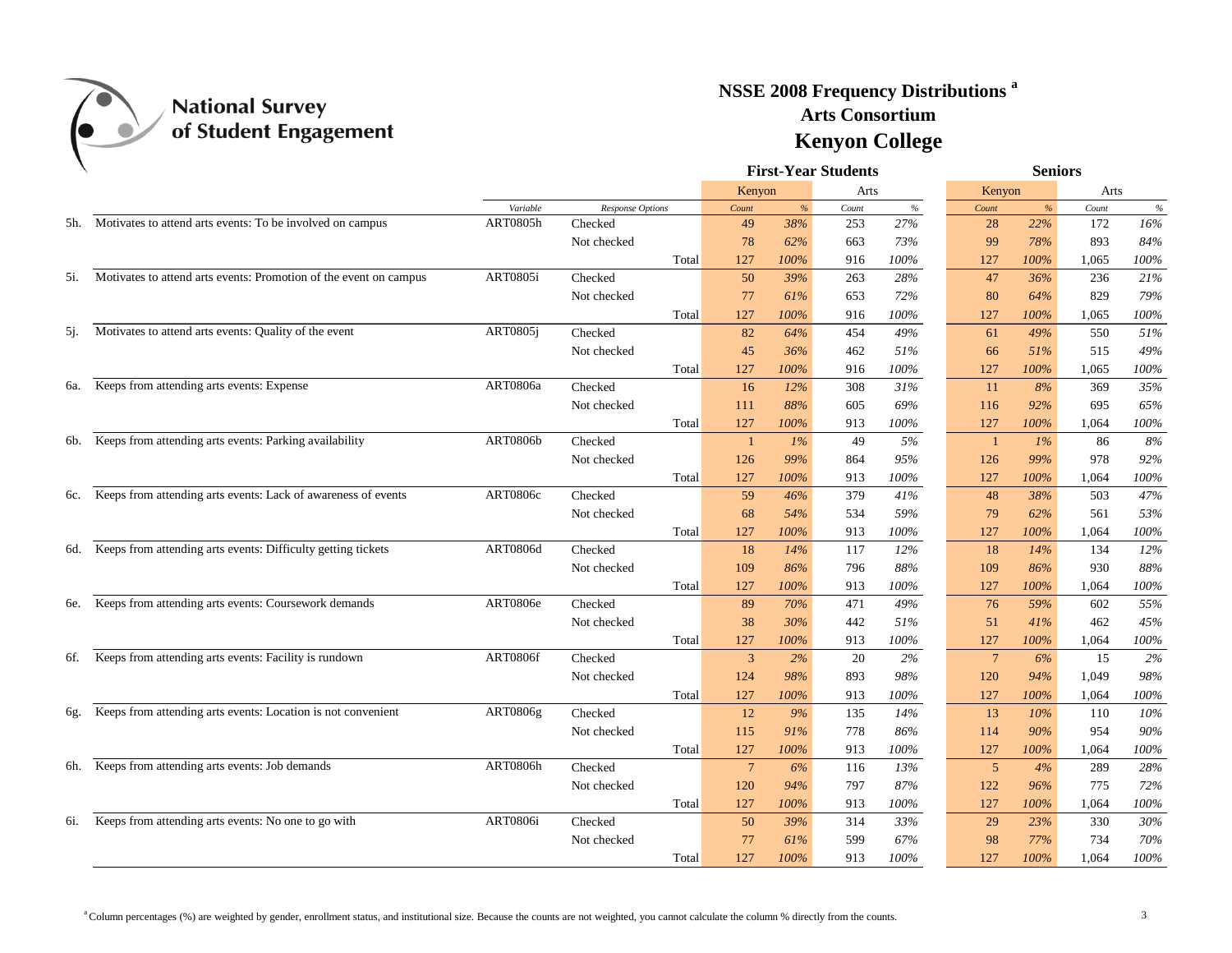

|     |                                                                          |                 |                  |       |              |       | <b>First-Year Students</b> |         | <b>Seniors</b> |       |       |      |  |
|-----|--------------------------------------------------------------------------|-----------------|------------------|-------|--------------|-------|----------------------------|---------|----------------|-------|-------|------|--|
|     |                                                                          |                 |                  |       | Kenyon       |       | Arts                       |         | Kenyon         |       | Arts  |      |  |
|     |                                                                          | Variable        | Response Options |       | Count        | %     | Count                      | $\%$    | Count          | $\%$  | Count | $\%$ |  |
| 61. | Keeps from attending arts events: Extracurricular activities/meetings    | ART0806j        | Checked          |       | 59           | 47%   | 367                        | 39%     | 43             | 33%   | 421   | 38%  |  |
|     |                                                                          |                 | Not checked      |       | 68           | 53%   | 546                        | 61%     | 84             | 67%   | 643   | 62%  |  |
|     |                                                                          |                 |                  | Total | 127          | 100%  | 913                        | 100%    | 127            | 100%  | 1,064 | 100% |  |
| 6k. | Keeps from attending arts events: Lack of quality events                 | ART0806k        | Checked          |       | 25           | 20%   | 129                        | 14%     | 32             | 27%   | 160   | 16%  |  |
|     |                                                                          |                 | Not checked      |       | 102          | 80%   | 784                        | 86%     | 95             | 73%   | 904   | 84%  |  |
|     |                                                                          |                 |                  | Total | 127          | 100%  | 913                        | 100%    | 127            | 100%  | 1,064 | 100% |  |
| 61. | Keeps from attending arts events: Limited interest in arts events        | <b>ART08061</b> | Checked          |       | 38           | 30%   | 266                        | 30%     | 41             | 34%   | 282   | 27%  |  |
|     |                                                                          |                 | Not checked      |       | 89           | 70%   | 647                        | 70%     | 86             | 66%   | 782   | 73%  |  |
|     |                                                                          |                 |                  | Total | 127          | 100%  | 913                        | 100%    | 127            | 100%  | 1,064 | 100% |  |
| 7a. | Most active space on campus: Sports venues (football stadium, basketball | ART0807a        | Checked          |       | 13           | 10%   | 287                        | 34%     | 18             | 15%   | 274   | 26%  |  |
|     | arena)                                                                   |                 | Not checked      |       | 114          | 90%   | 624                        | 66%     | 109            | 85%   | 789   | 74%  |  |
|     |                                                                          |                 |                  | Total | 127          | 100%  | 911                        | $100\%$ | 127            | 100%  | 1,063 | 100% |  |
| 7b. | Most active space on campus: Public plaza (main campus quadrangle or     | <b>ART0807b</b> | Checked          |       | 12           | 10%   | 118                        | 13%     | 13             | 10%   | 149   | 14%  |  |
|     | green)                                                                   |                 | Not checked      |       | 115          | 90%   | 793                        | 87%     | 114            | 90%   | 914   | 86%  |  |
|     |                                                                          |                 |                  | Total | 127          | 100%  | 911                        | 100%    | 127            | 100%  | 1,063 | 100% |  |
|     | 7c. Most active space on campus: Arts venues (performing arts center,    | ART0807c        | Checked          |       | 17           | 13%   | 140                        | 18%     | 12             | 9%    | 163   | 17%  |  |
|     | museums/galleries, rehearsal halls, art studios)                         |                 | Not checked      |       | 110          | 87%   | 771                        | 82%     | 115            | 91%   | 900   | 83%  |  |
|     |                                                                          |                 |                  | Total | 127          | 100%  | 911                        | 100%    | 127            | 100%  | 1,063 | 100% |  |
|     | 7d. Most active space on campus: Student union                           | ART0807d        | Checked          |       | $\mathbf{1}$ | $1\%$ | 98                         | 10%     | $\mathbf{0}$   | $0\%$ | 190   | 16%  |  |
|     |                                                                          |                 | Not checked      |       | 126          | 99%   | 813                        | 90%     | 127            | 100%  | 873   | 84%  |  |
|     |                                                                          |                 |                  | Total | 127          | 100%  | 911                        | 100%    | 127            | 100%  | 1,063 | 100% |  |
|     | 7e. Most active space on campus: Dining hall                             | ART0807e        | Checked          |       | 80           | 63%   | 669                        | 72%     | 99             | 78%   | 749   | 70%  |  |
|     |                                                                          |                 | Not checked      |       | 47           | 37%   | 242                        | 28%     | 28             | 22%   | 314   | 30%  |  |
|     |                                                                          |                 |                  | Total | 127          | 100%  | 911                        | 100%    | 127            | 100%  | 1,063 | 100% |  |
|     | 7f. Most active space on campus: Residence hall                          | <b>ART0807f</b> | Checked          |       | 60           | 47%   | 440                        | 50%     | 23             | 19%   | 363   | 34%  |  |
|     |                                                                          |                 | Not checked      |       | 67           | 53%   | 471                        | 50%     | 104            | 81%   | 700   | 66%  |  |
|     |                                                                          |                 |                  | Total | 127          | 100%  | 911                        | 100%    | 127            | 100%  | 1,063 | 100% |  |
| 7g. | Most active space on campus: Library                                     | ART0807g        | Checked          |       | 60           | 47%   | 308                        | 29%     | 95             | 75%   | 457   | 41%  |  |
|     |                                                                          |                 | Not checked      |       | 67           | 53%   | 603                        | 71%     | 32             | 25%   | 606   | 59%  |  |
|     |                                                                          |                 |                  | Total | 127          | 100%  | 911                        | $100\%$ | 127            | 100%  | 1,063 | 100% |  |
|     | 7h. Most active space on campus: Coffee shop or restaurant               | <b>ART0807h</b> | Checked          |       | 52           | 41%   | 204                        | 23%     | 47             | 37%   | 237   | 21%  |  |
|     |                                                                          |                 | Not checked      |       | 75           | 59%   | 707                        | 77%     | 80             | 63%   | 826   | 79%  |  |
|     |                                                                          |                 |                  | Total | 127          | 100%  | 911                        | 100%    | 127            | 100%  | 1,063 | 100% |  |
|     | 7i. Most active space on campus: Campus main street                      | <b>ART0807i</b> | Checked          |       | 14           | 11%   | 13                         | $1\%$   | 22             | 17%   | 20    | 2%   |  |
|     |                                                                          |                 | Not checked      |       | 113          | 89%   | 898                        | 99%     | 105            | 83%   | 1,043 | 98%  |  |
|     |                                                                          |                 |                  | Total | 127          | 100%  | 911                        | 100%    | 127            | 100%  | 1.063 | 100% |  |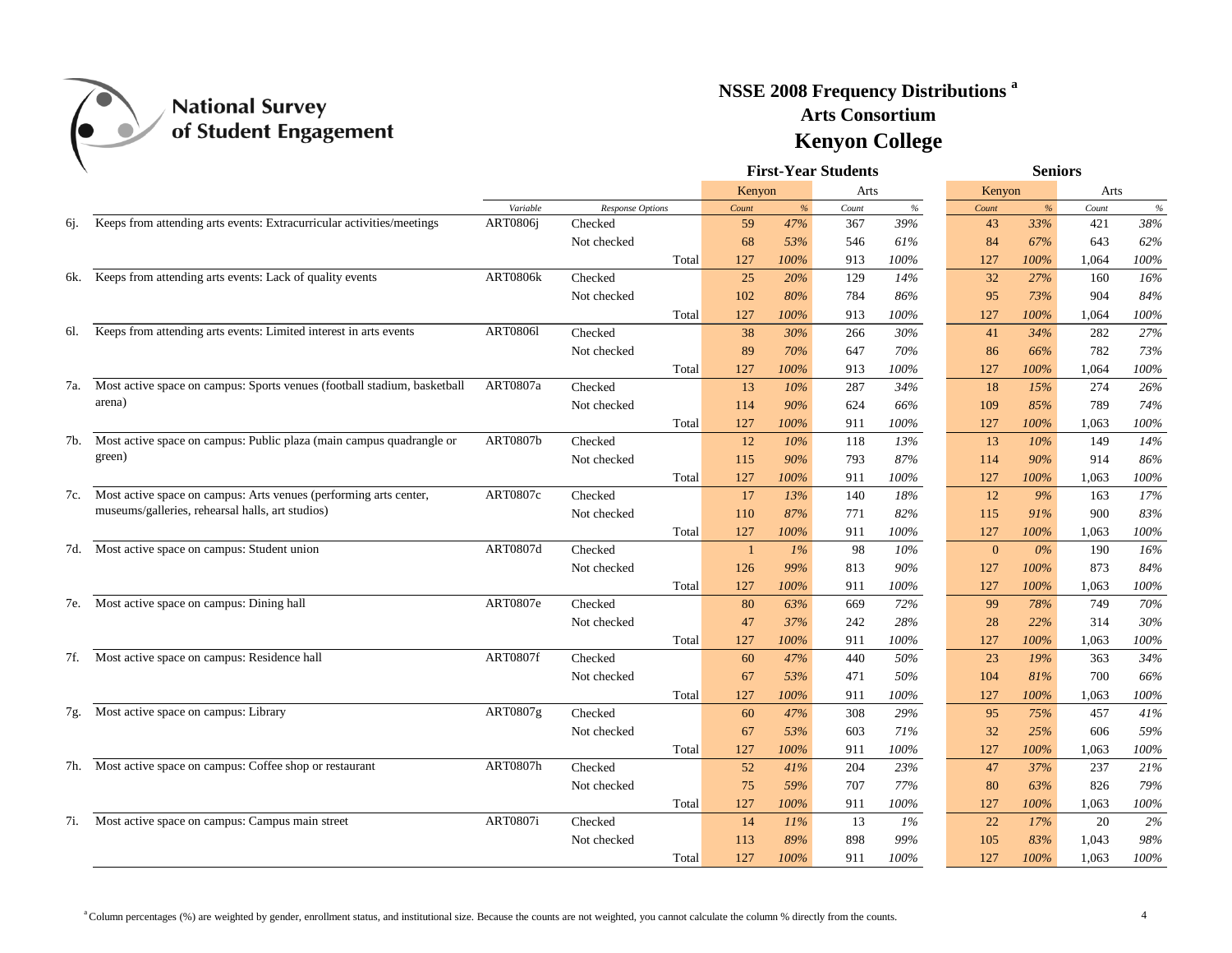

|     |                                                                                         |                 |                  |       |                 |      | <b>First-Year Students</b> |         | <b>Seniors</b> |      |       |      |  |  |
|-----|-----------------------------------------------------------------------------------------|-----------------|------------------|-------|-----------------|------|----------------------------|---------|----------------|------|-------|------|--|--|
|     |                                                                                         |                 |                  |       | Kenyon          |      | Arts                       |         | Kenyon         |      | Arts  |      |  |  |
|     |                                                                                         | Variable        | Response Options |       | Count           | $\%$ | Count                      | $\%$    | Count          | $\%$ | Count | $\%$ |  |  |
| 7j. | Most active space on campus: Recreation area (fitness center, intramural                | <b>ART0807j</b> | Checked          |       | 58              | 46%  | 330                        | 35%     | 43             | 34%  | 452   | 44%  |  |  |
|     | fields)                                                                                 |                 | Not checked      |       | 69              | 54%  | 581                        | 65%     | 84             | 66%  | 611   | 56%  |  |  |
|     |                                                                                         |                 |                  | Total | 127             | 100% | 911                        | 100%    | 127            | 100% | 1,063 | 100% |  |  |
| 8a. | Where attended arts events: Theater buildings (performing arts center, recital ART0808a |                 | Checked          |       | 104             | 82%  | 710                        | $79\%$  | 113            | 88%  | 887   | 83%  |  |  |
|     | hall)                                                                                   |                 | Not checked      |       | 23              | 18%  | 199                        | $21\%$  | 14             | 12%  | 173   | 17%  |  |  |
|     |                                                                                         |                 |                  | Total | 127             | 100% | 909                        | 100%    | 127            | 100% | 1,060 | 100% |  |  |
| 8b. | Where attended arts events: Museums/galleries                                           | <b>ART0808b</b> | Checked          |       | 54              | 43%  | 216                        | $22\%$  | 71             | 55%  | 500   | 46%  |  |  |
|     |                                                                                         |                 | Not checked      |       | 73              | 57%  | 693                        | 78%     | 56             | 45%  | 560   | 54%  |  |  |
|     |                                                                                         |                 |                  | Total | 127             | 100% | 909                        | $100\%$ | 127            | 100% | 1,060 | 100% |  |  |
|     | 8c. Where attended arts events: Coffee shop or restaurant                               | <b>ART0808c</b> | Checked          |       | 61              | 48%  | 188                        | 22%     | 82             | 63%  | 266   | 25%  |  |  |
|     |                                                                                         |                 | Not checked      |       | 66              | 52%  | 721                        | 78%     | 45             | 37%  | 794   | 75%  |  |  |
|     |                                                                                         |                 |                  | Total | 127             | 100% | 909                        | 100%    | 127            | 100% | 1,060 | 100% |  |  |
| 8d. | Where attended arts events: Large concert venues (stadiums, arenas, band                | ART0808d        | Checked          |       | 25              | 20%  | 221                        | $24\%$  | 42             | 33%  | 412   | 39%  |  |  |
|     | shell, etc.)                                                                            |                 | Not checked      |       | 102             | 80%  | 688                        | $76\%$  | 85             | 67%  | 648   | 61%  |  |  |
|     |                                                                                         |                 |                  | Total | 127             | 100% | 909                        | $100\%$ | 127            | 100% | 1,060 | 100% |  |  |
| 8e. | Where attended arts events: Random places, such as street performances                  | <b>ART0808e</b> | Checked          |       | 32              | 25%  | 111                        | 12%     | 45             | 35%  | 237   | 23%  |  |  |
|     |                                                                                         |                 | Not checked      |       | 95              | 75%  | 798                        | $88\%$  | 82             | 65%  | 823   | 77%  |  |  |
|     |                                                                                         |                 |                  | Total | 127             | 100% | 909                        | $100\%$ | 127            | 100% | 1,060 | 100% |  |  |
| 8f. | Where attended arts events: Residence halls                                             | <b>ART0808f</b> | Checked          |       | 21              | 17%  | 95                         | 12%     | 26             | 21%  | 101   | 10%  |  |  |
|     |                                                                                         |                 | Not checked      |       | 106             | 83%  | 814                        | 88%     | 101            | 79%  | 959   | 90%  |  |  |
|     |                                                                                         |                 |                  | Total | 127             | 100% | 909                        | $100\%$ | 127            | 100% | 1,060 | 100% |  |  |
| 8g. | Where attended arts events: Arts festivals                                              | ART0808g        | Checked          |       | $7\phantom{.0}$ | 6%   | 65                         | $8\%$   | 11             | 8%   | 227   | 21%  |  |  |
|     |                                                                                         |                 | Not checked      |       | 120             | 94%  | 844                        | $92\%$  | 116            | 92%  | 833   | 79%  |  |  |
|     |                                                                                         |                 |                  | Total | 127             | 100% | 909                        | 100%    | 127            | 100% | 1,060 | 100% |  |  |
| 8h. | Where attended arts events: Off-campus (downtown or in the local                        | ART0808h        | Checked          |       | 19              | 15%  | 347                        | 36%     | 36             | 28%  | 643   | 60%  |  |  |
|     | community)                                                                              |                 | Not checked      |       | 108             | 85%  | 562                        | 64%     | 91             | 72%  | 417   | 40%  |  |  |
|     |                                                                                         |                 |                  | Total | 127             | 100% | 909                        | 100%    | 127            | 100% | 1,060 | 100% |  |  |
| 9a. | Thinking critically and analytically                                                    | ART0809a        | Very little      |       | 26              | 22%  | 238                        | 28%     | 38             | 33%  | 320   | 32%  |  |  |
|     |                                                                                         |                 | Some             |       | 30              | 25%  | 245                        | $27\%$  | 39             | 31%  | 254   | 24%  |  |  |
|     |                                                                                         |                 | Quite a bit      |       | 31              | 26%  | 214                        | 25%     | 17             | 13%  | 208   | 20%  |  |  |
|     |                                                                                         |                 | Very much        |       | 32              | 27%  | 170                        | 20%     | 29             | 23%  | 237   | 23%  |  |  |
|     |                                                                                         |                 |                  | Total | 119             | 100% | 867                        | 100%    | 123            | 100% | 1,019 | 100% |  |  |
|     | 9b. Thinking imaginatively or creatively                                                | ART0809b        | Very little      |       | 16              | 14%  | 168                        | 20%     | 27             | 24%  | 226   | 24%  |  |  |
|     |                                                                                         |                 | Some             |       | 29              | 24%  | 248                        | 28%     | 33             | 27%  | 252   | 24%  |  |  |
|     |                                                                                         |                 | Quite a bit      |       | 39              | 32%  | 256                        | 29%     | 31             | 24%  | 249   | 24%  |  |  |
|     |                                                                                         |                 | Very much        |       | 36              | 30%  | 192                        | 23%     | 32             | 26%  | 285   | 28%  |  |  |
|     |                                                                                         |                 |                  | Total | 120             | 100% | 864                        | 100%    | 123            | 100% | 1,012 | 100% |  |  |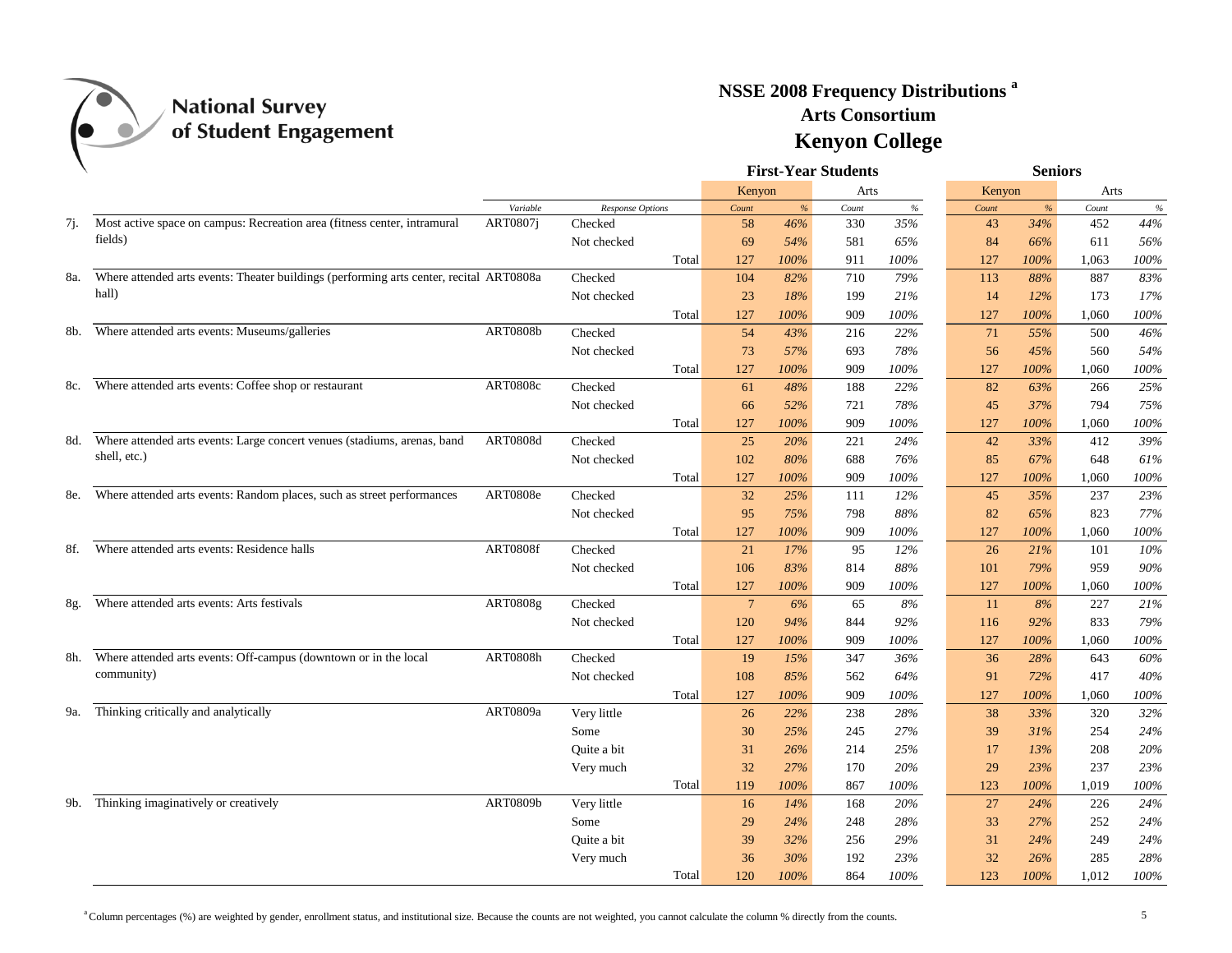

|     |                                                            |          | <b>Seniors</b>    |                  |        |       |         |                  |        |       |      |
|-----|------------------------------------------------------------|----------|-------------------|------------------|--------|-------|---------|------------------|--------|-------|------|
|     |                                                            |          |                   |                  | Kenyon |       | Arts    | Kenyon           |        | Arts  |      |
|     |                                                            | Variable | Response Options  | Count            | $\%$   | Count | $\%$    | Count            | $\%$   | Count | $\%$ |
| 9с. | Understanding fundamental concepts in your major           | ART0809c | Very little       | 41               | 35%    | 328   | 37%     | 54               | 45%    | 393   | 38%  |
|     |                                                            |          | Some              | 25               | 21%    | 177   | 20%     | 28               | 23%    | 184   | 18%  |
|     |                                                            |          | Quite a bit       | ${\bf 28}$       | 24%    | 180   | 21%     | 10               | $7\%$  | 158   | 15%  |
|     |                                                            |          | Very much         | 23               | 20%    | 182   | 22%     | 31               | 25%    | 282   | 28%  |
|     |                                                            |          | Total             | 117              | 100%   | 867   | $100\%$ | 123              | 100%   | 1,017 | 100% |
|     | 9d. Communicating clearly and effectively                  | ART0809d | Very little       | 34               | 29%    | 273   | 32%     | 46               | 38%    | 342   | 34%  |
|     |                                                            |          | Some              | 31               | 26%    | 243   | 27%     | 33               | 26%    | 235   | 23%  |
|     |                                                            |          | Ouite a bit       | 28               | 23%    | 191   | 22%     | 18               | 15%    | 209   | 20%  |
|     |                                                            |          | Very much         | 27               | 23%    | 159   | 19%     | 26               | 20%    | 231   | 23%  |
|     |                                                            |          | Total             | 120              | 100%   | 866   | $100\%$ | 123              | 100%   | 1,017 | 100% |
| 9e. | Working effectively with others                            | ART0809e | Very little       | 39               | 33%    | 266   | 31%     | 45               | 38%    | 336   | 33%  |
|     |                                                            |          | Some              | 33               | 28%    | 245   | 27%     | 35               | 29%    | 252   | 24%  |
|     |                                                            |          | Quite a bit       | 25               | 21%    | 193   | 23%     | 17               | 13%    | 200   | 20%  |
|     |                                                            |          | Very much         | 22               | $18\%$ | 162   | 19%     | 25               | 20%    | 230   | 23%  |
|     |                                                            |          | Total             | 119              | 100%   | 866   | $100\%$ | 122              | 100%   | 1,018 | 100% |
|     | 9f. Learning effectively on your own                       | ART0809f | Very little       | 33               | $28\%$ | 242   | $28\%$  | 48               | 40%    | 314   | 31%  |
|     |                                                            |          | Some              | 17               | 14%    | 223   | 25%     | 25               | 21%    | 229   | 22%  |
|     |                                                            |          | Quite a bit       | 40               | 33%    | 226   | 26%     | 21               | 16%    | 228   | 22%  |
|     |                                                            |          | Very much         | 29               | 24%    | 175   | 21%     | 29               | 23%    | 248   | 25%  |
|     |                                                            |          | Total             | 119              | 100%   | 866   | $100\%$ | 123              | 100%   | 1,019 | 100% |
| 9g. | Taking intellectual risks                                  | ART0809g | Very little       | 28               | 23%    | 251   | 29%     | 38               | 33%    | 321   | 32%  |
|     |                                                            |          | Some              | 28               | 23%    | 240   | $27\%$  | 37               | 30%    | 250   | 24%  |
|     |                                                            |          | Quite a bit       | 32               | 27%    | 199   | 23%     | 18               | 14%    | 218   | 21%  |
|     |                                                            |          | Very much         | 32               | 27%    | 176   | 21%     | 29               | 24%    | 225   | 22%  |
|     |                                                            |          | Total             | 120              | 100%   | 866   | 100%    | 122              | 100%   | 1,014 | 100% |
|     | 10a. The arts are visible on my campus.                    | ART0810a | Strongly disagree | $\boldsymbol{0}$ | $0\%$  | 29    | $4\%$   | $\boldsymbol{0}$ | $0\%$  | 21    | 2%   |
|     |                                                            |          | Disagree          | $\overline{4}$   | 3%     | 97    | 11%     | $8\phantom{1}$   | 7%     | 178   | 17%  |
|     |                                                            |          | Agree             | 58               | 48%    | 453   | 51%     | 75               | 63%    | 541   | 52%  |
|     |                                                            |          | Strongly agree    | 59               | 49%    | 277   | 34%     | 38               | 30%    | 269   | 29%  |
|     |                                                            |          | Total             | 121              | 100%   | 856   | $100\%$ | 121              | 100%   | 1,009 | 100% |
|     | 10b. My institution encourages students to study the arts. | ART0810b | Strongly disagree | $\mathbf{0}$     | $0\%$  | 36    | $4\%$   | $\mathbf{0}$     | $0\%$  | 46    | 5%   |
|     |                                                            |          | Disagree          | 10               | 8%     | 153   | 17%     | 19               | 17%    | 303   | 28%  |
|     |                                                            |          | Agree             | 70               | 58%    | 420   | $48\%$  | 79               | 65%    | 431   | 44%  |
|     |                                                            |          | Strongly agree    | 41               | 34%    | 244   | 31%     | 23               | $18\%$ | 226   | 24%  |
|     |                                                            |          | Total             | 121              | 100%   | 853   | 100%    | 121              | 100%   | 1,006 | 100% |